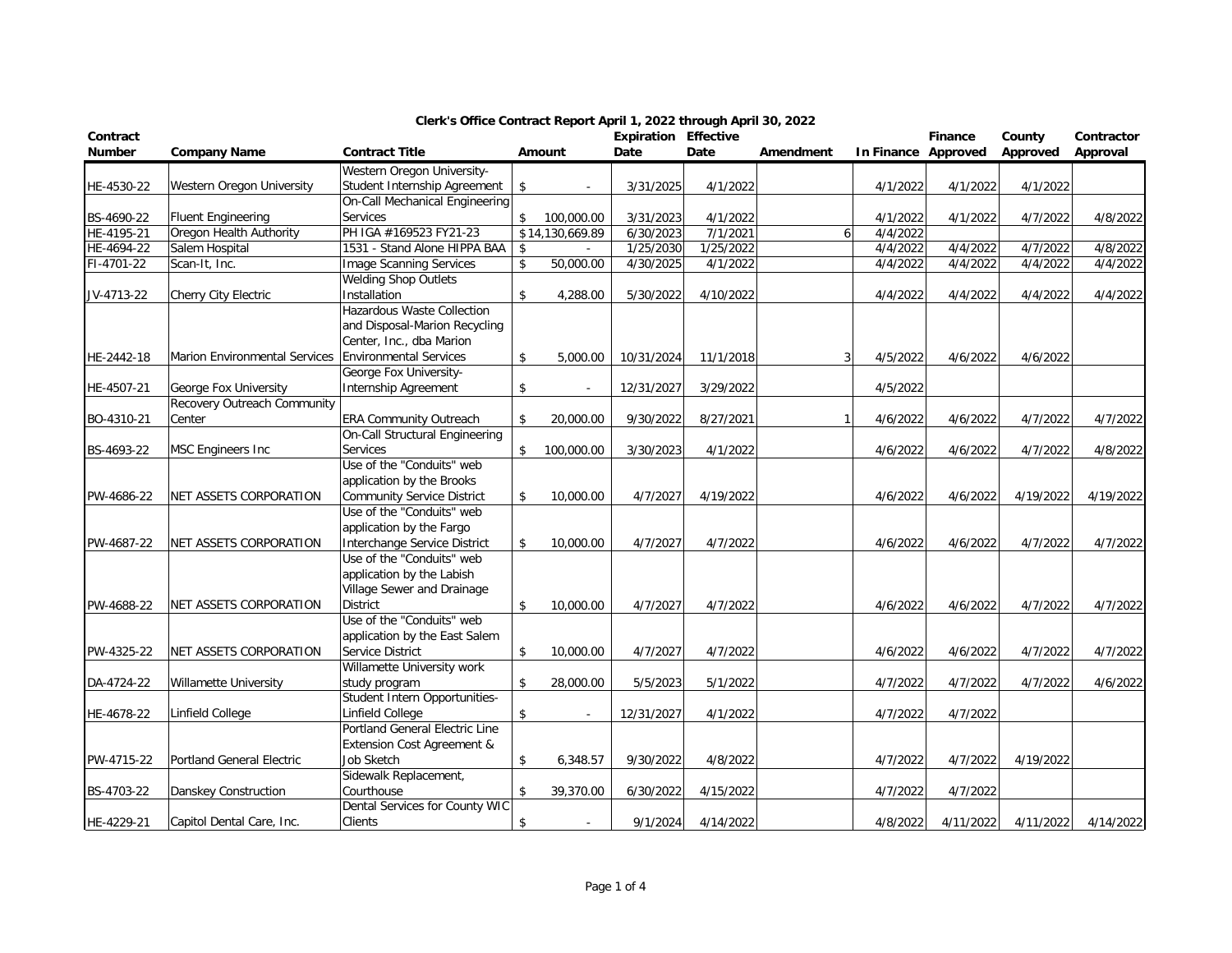| Contract<br>Number |                                                            | <b>Contract Title</b>                  |                    | Amount         | <b>Expiration Effective</b><br>Date | Date      |              |                     | Finance   | County    | Contractor |
|--------------------|------------------------------------------------------------|----------------------------------------|--------------------|----------------|-------------------------------------|-----------|--------------|---------------------|-----------|-----------|------------|
|                    | <b>Company Name</b>                                        |                                        |                    |                |                                     |           | Amendment    | In Finance Approved |           | Approved  | Approval   |
|                    |                                                            | Legal Files - Software and             |                    |                |                                     |           |              |                     |           |           |            |
| IT-4265-21         | Legal Files Software Inc<br>Willamette Workforce           | Support<br>Econ - Youth Wage Grant Prg | \$                 | 33,958.00      | 8/1/2022                            | 8/1/2021  |              | 4/11/2022           | 4/11/2022 | 4/14/2022 | 4/14/2022  |
| CS-4699-22         |                                                            | 2022                                   | $\mathbb{S}$       |                | 3/30/2023                           | 4/14/2022 |              | 4/12/2022           | 4/12/2022 | 4/14/2022 | 4/14/2022  |
|                    | Partnership<br>Robert Half International, Inc              | <b>Temporary Staffing</b>              | $\mathfrak{S}$     | 50,000.00      |                                     |           |              |                     |           |           |            |
| HE-4727-22         |                                                            |                                        |                    | 540,000.00     | 5/31/2024                           | 7/1/2021  |              | 4/12/2022           |           |           |            |
|                    |                                                            | EarthWISE 2021 Grant                   |                    |                |                                     |           |              |                     |           |           |            |
| PW-4554-22         |                                                            | Agreement - Sparrow Furniture          | \$                 | 10,000.00      | 12/31/2022                          | 4/14/2022 |              | 4/13/2022           | 4/13/2022 | 4/13/2022 | 4/14/2022  |
|                    |                                                            | <b>Clinical Consulting &amp;</b>       |                    |                |                                     |           |              |                     |           |           |            |
| JV-4596-22         | MJ Counseling & Consulting                                 | Supervision                            | \$                 | 100,000.00     | 4/30/2025                           | 5/1/2022  |              | 4/13/2022           | 4/13/2022 | 4/19/2022 | 4/19/2022  |
|                    |                                                            | 2022 Resurfacing 2022-101              |                    |                |                                     |           |              |                     |           |           |            |
| PW-4710-22         | Roy Houck Construction, LLC                                | and 2022-102                           |                    | \$4,600,049.20 | 11/30/2023                          | 5/1/2022  |              | 4/13/2022           |           |           |            |
|                    |                                                            | Fire Sprinkler Annual Testing &        |                    |                |                                     |           |              |                     |           |           |            |
| BS-3642-20         | APi National Service Group                                 | Inspections \$16,195 Annual            | $\mathbf{\hat{S}}$ | 88,685.00      | 6/30/2023                           | 9/1/2020  |              | 4/13/2022           | 4/13/2022 | 4/14/2022 | 4/29/2022  |
|                    |                                                            | Marion Homeless Education              |                    |                |                                     |           |              |                     |           |           |            |
| BO-4644-22         | Project LTD, LLC                                           | Project                                | \$                 | 30,000.00      | 12/31/2022                          | 3/1/2022  |              | 4/13/2022           | 4/13/2022 | 4/14/2022 | 4/15/2022  |
|                    |                                                            | Translation & Interpretation           |                    |                |                                     |           |              |                     |           |           |            |
| HE-4502-21         | Kapiolani Micky                                            | Services-Chuukese                      | $\mathbb{S}$       | 5,000.00       | 12/31/2022                          | 1/1/2022  |              | 4/13/2022           | 4/13/2022 | 4/14/2022 | 4/14/2022  |
| JV-4670-22         | Cedar Counseling Center, LLC                               | Cedar Counseling JV-4760-22            | \$                 | 20,000.00      | 9/30/2024                           | 10/1/2021 |              | 4/15/2022           | 4/15/2022 | 4/19/2022 | 4/19/2022  |
|                    |                                                            | Mental Health Professional             |                    |                |                                     |           |              |                     |           |           |            |
| HE-4711-22         | Gervais School District #1                                 | Staff to Gervais School District       | $\mathbf{\hat{S}}$ | 54,702.00      | 6/30/2023                           | 7/1/2022  |              | 4/15/2022           | 4/15/2022 | 4/20/2022 | 4/20/2022  |
|                    |                                                            | AIC Work Crews for City of             |                    |                |                                     |           |              |                     |           |           |            |
| SO-3349-20         | City of Salem                                              | Salem 20-21                            |                    | 500,000.00     | 6/30/2022                           | 7/1/2020  |              | 4/18/2022           |           |           |            |
| JV-2883-19         | City of Keizer                                             | Keizer Peer Court Services             | $\mathbf{\hat{S}}$ | $\omega$       | 6/30/2023                           | 7/1/2019  | $\mathbf{1}$ | 4/18/2022           | 4/18/2022 | 4/18/2022 | 4/22/2022  |
|                    | Oregon Criminal Justice                                    | CJC GRANT SC-23-031 -VET               |                    |                |                                     |           |              |                     |           |           |            |
| HE-4372-21         | Commission                                                 | Court                                  | \$                 | 213,510.00     | 6/30/2023                           | 7/1/2021  |              | 4/18/2022           | 4/18/2022 |           |            |
|                    | Oregon Criminal Justice                                    | CJC GRANT SC-23-028 Adult              |                    |                |                                     |           |              |                     |           |           |            |
| HE-4367-21         | Commission                                                 | Drug                                   | \$                 | 397,958.00     | 6/30/2023                           | 7/1/2021  |              | 4/18/2022           | 4/18/2022 |           |            |
|                    | Oregon Criminal Justice                                    |                                        |                    |                |                                     |           |              |                     |           |           |            |
| HE-4368-21         | Commission                                                 | CJC GRANT SC-23-029 FATC               | \$                 | 206,326.89     | 6/30/2023                           | 7/1/2021  |              | 4/18/2022           | 4/18/2022 |           |            |
|                    | Oregon Criminal Justice                                    | CJC GRANT SC-23-030- MH                |                    |                |                                     |           |              |                     |           |           |            |
| HE-4369-21         | Commission                                                 | Court                                  | \$                 | 291,104.00     | 6/30/2023                           | 7/1/2021  | $\mathbf{1}$ | 4/18/2022           | 4/18/2022 |           |            |
|                    | Oregon Criminal Justice                                    |                                        |                    |                |                                     |           |              |                     |           |           |            |
| HE-4370-21         | Commission                                                 | CJC GRANT SC-23-037-STAR               | \$                 | 211,222.00     | 6/30/2023                           | 7/1/2021  |              | 4/18/2022           | 4/18/2022 |           |            |
|                    |                                                            | Chemeketa CC Facility Rental           |                    |                |                                     |           |              |                     |           |           |            |
|                    |                                                            | Agreement - Master Recycler            |                    |                |                                     |           |              |                     |           |           |            |
| PW-4739-22         | Chemeketa Community College Class<br>Center for Integrated | PSRB Expert Testimony and              | \$                 | 2,100.00       | 6/9/2022                            | 4/28/2022 |              | 4/18/2022           | 4/21/2022 | 4/21/2022 | 4/25/2022  |
|                    | Intervention                                               | <b>Written Reports</b>                 | \$                 |                |                                     | 7/1/2022  |              |                     |           |           |            |
| HE-4714-22         | Redmond Geotechnical                                       |                                        |                    | 40,000.00      | 6/30/2024                           |           |              | 4/18/2022           | 4/18/2022 | 4/20/2022 | 4/20/2022  |
| BS-3293-20         | Services, LLC                                              | On-Call Geotechnical Services          | \$                 | 25,000.00      | 6/30/2023                           | 2/18/2020 |              | 4/19/2022           | 4/20/2022 | 4/20/2022 | 4/22/2022  |
|                    |                                                            | TEST - Economic Impact and             |                    |                |                                     |           |              |                     |           |           |            |
| BO-4745-22         | Econorthwest                                               | <b>Opportunities Analysis</b>          | \$                 | 64,920.00      | 4/26/2023                           | 4/19/2022 |              | 4/19/2022           | 4/19/2022 | 4/19/2022 | 4/19/2022  |
|                    |                                                            |                                        |                    |                |                                     |           |              |                     |           |           |            |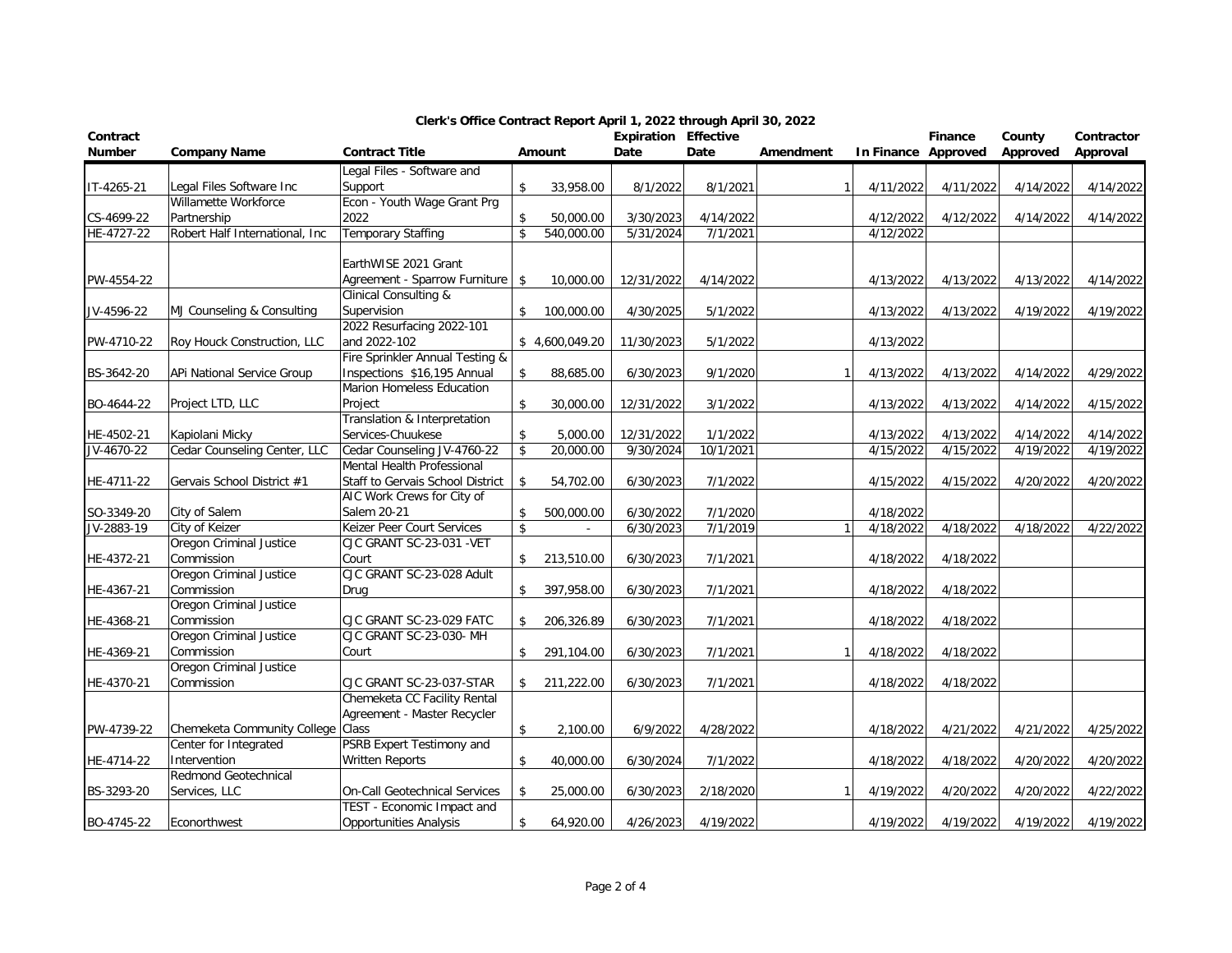| Contract<br>Number | <b>Company Name</b>            | <b>Contract Title</b>                                   |                    | Amount          | <b>Expiration Effective</b><br>Date | Date      | Amendment      | In Finance Approved | <b>Finance</b> | County<br>Approved | Contractor<br>Approval |
|--------------------|--------------------------------|---------------------------------------------------------|--------------------|-----------------|-------------------------------------|-----------|----------------|---------------------|----------------|--------------------|------------------------|
|                    |                                | TEST - Economic Impact and                              |                    |                 |                                     |           |                |                     |                |                    |                        |
| BO-4745-22         | Econorthwest                   | <b>Opportunities Analysis</b>                           | \$                 | 64,920.00       | 4/26/2023                           | 4/19/2022 |                | 4/20/2022           | 4/20/2022      | 4/20/2022          | 4/20/2022              |
|                    |                                | Purchase agreement for                                  |                    |                 |                                     |           |                |                     |                |                    |                        |
|                    |                                | Recovered Timber at Salmon                              |                    |                 |                                     |           |                |                     |                |                    |                        |
| PW-4751-22         | Morrell Logging LLC            | Falls                                                   | \$                 | 176,041.50      | 9/30/2022                           | 5/1/2022  |                | 4/20/2022           |                |                    |                        |
|                    |                                | Oxford House _ Subsidy                                  |                    |                 |                                     |           |                |                     |                |                    |                        |
| SO-4249-21         |                                | Housing for CC clients                                  | \$                 | 50,000.00       | 6/30/2023                           | 7/1/2021  |                | 4/21/2022           | 4/21/2022      | 4/23/2022          | 4/23/2022              |
|                    |                                | Mental Health #173144 CFAA                              |                    |                 |                                     |           |                |                     |                |                    |                        |
| HE-4517-21         | Oregon Health Authority        | 2022                                                    |                    | \$13,577,671.38 | 12/31/2022                          | 1/1/2022  | 3              | 4/21/2022           |                |                    |                        |
|                    |                                | IGA between State of Oregon                             |                    |                 |                                     |           |                |                     |                |                    |                        |
|                    |                                | and Public Agency for motor                             |                    |                 |                                     |           |                |                     |                |                    |                        |
|                    |                                | vehicle rentals, fuel purchases                         |                    |                 |                                     |           |                |                     |                |                    |                        |
|                    |                                | and motor pool shop services -                          |                    |                 |                                     |           |                |                     |                |                    |                        |
|                    |                                | IGA #A000091-OREGON                                     |                    |                 |                                     |           |                |                     |                |                    |                        |
|                    | Oregon Department of           | STATE DEPT OF ADMIN                                     |                    |                 |                                     |           |                |                     |                |                    |                        |
| HE-4738-22         | <b>Administrative Services</b> | <b>SERVICES</b>                                         | \$                 | 600,000.00      | 8/24/2025                           | 7/1/2021  |                | 4/21/2022           |                |                    |                        |
|                    |                                | A&E services contract for                               |                    |                 |                                     |           |                |                     |                |                    |                        |
|                    |                                | surveying services for the                              |                    |                 |                                     |           |                |                     |                |                    |                        |
|                    |                                | Delaney Road: Battle Creek                              |                    |                 |                                     |           |                |                     |                |                    |                        |
| PW-4675-22         | <b>Barker Surveying</b>        | Bridge Replacement project                              | \$                 | 49,080.00       | 12/31/2023                          | 3/31/2022 |                | 4/21/2022           | 4/21/2022      | 4/23/2022          | 4/25/2022              |
|                    |                                |                                                         |                    |                 |                                     |           |                |                     |                |                    |                        |
|                    |                                | Swank _ Motion Picture License                          |                    |                 |                                     |           |                |                     |                |                    |                        |
| SO-4748-22         | Swank Motion Pictures, Inc.    | for the Marion County Jail<br>A&E services contract for | \$                 | 2,120.00        | 6/30/2023                           | 7/1/2022  |                | 4/21/2022           | 4/21/2022      |                    |                        |
|                    |                                | structural checking services for                        |                    |                 |                                     |           |                |                     |                |                    |                        |
|                    |                                | the Meridian Road: Abiqua                               |                    |                 |                                     |           |                |                     |                |                    |                        |
| PW-3762-20         | David Evans & Associates Inc.  | Creek Bridge project                                    | \$                 | 24,253.83       | 12/31/2023                          | 11/2/2020 |                | 4/21/2022           | 4/21/2022      | 4/21/2022          | 4/25/2022              |
| BS-4741-22         | <b>Cedar Mill Construction</b> | Legal Security Remodel                                  | \$                 | 29,810.00       | 7/30/2022                           | 4/30/2022 |                | 4/21/2022           | 4/21/2022      | 4/23/2022          | 4/25/2022              |
| HE-4195-21         | Oregon Health Authority        | PH IGA #169523 FY21-23                                  |                    | \$14,130,669.89 | 6/30/2023                           | 7/1/2021  | $\overline{7}$ | 4/22/2022           |                |                    |                        |
|                    |                                | MC Elections Patrol MOU_ May                            |                    |                 |                                     |           |                |                     |                |                    |                        |
| SO-4753-22         | Marion County Clerk's Office   | 2022                                                    | \$                 | 500.00          | 5/17/2022                           | 5/17/2022 |                | 4/22/2022           | 4/25/2022      | 4/26/2022          | 4/26/2022              |
|                    |                                | <b>Battery and Digital Media</b>                        |                    |                 |                                     |           |                |                     |                |                    |                        |
| PW-3015-19         | Garten Services Inc.           | <b>Sorting Services</b>                                 | \$                 | 75,000.00       | 12/31/2022                          | 3/10/2020 |                | 4/25/2022           | 4/25/2022      |                    |                        |
|                    | Oregon Department of Human     | Funding for Title IV-E                                  |                    |                 |                                     |           |                |                     |                |                    |                        |
| JV-4431-21         | <b>Services</b>                | Agreement #172632                                       |                    | \$1,350,000.00  | 9/30/2026                           | 2/23/2022 |                | 4/25/2022           |                |                    |                        |
|                    |                                | A&E services contract for FAHP                          |                    |                 |                                     |           |                |                     |                |                    |                        |
|                    |                                | environmental and QCCS                                  |                    |                 |                                     |           |                |                     |                |                    |                        |
|                    |                                | services for the Hayesville Dr.                         |                    |                 |                                     |           |                |                     |                |                    |                        |
| PW-4758-22         | David Evans & Associates Inc.  | Project                                                 | \$                 | 30,461.00       | 12/31/2025                          | 5/2/2022  |                | 4/25/2022           | 4/25/2022      |                    |                        |
| DA-4765-22         | Corban University              | Student Internship Agreement                            | $\mathbf{\hat{S}}$ |                 | 6/30/2024                           | 3/21/2022 |                | 4/25/2022           | 4/25/2022      | 4/29/2022          | 4/6/2022               |
|                    |                                | <b>ARPA Parenting Initiative</b>                        |                    |                 |                                     |           |                |                     |                |                    |                        |
| BO-4691-22         | Hope Pregnancy Clinic          | Annex                                                   | \$                 | 285,409.00      | 12/31/2026                          | 6/1/2022  |                | 4/27/2022           |                |                    |                        |